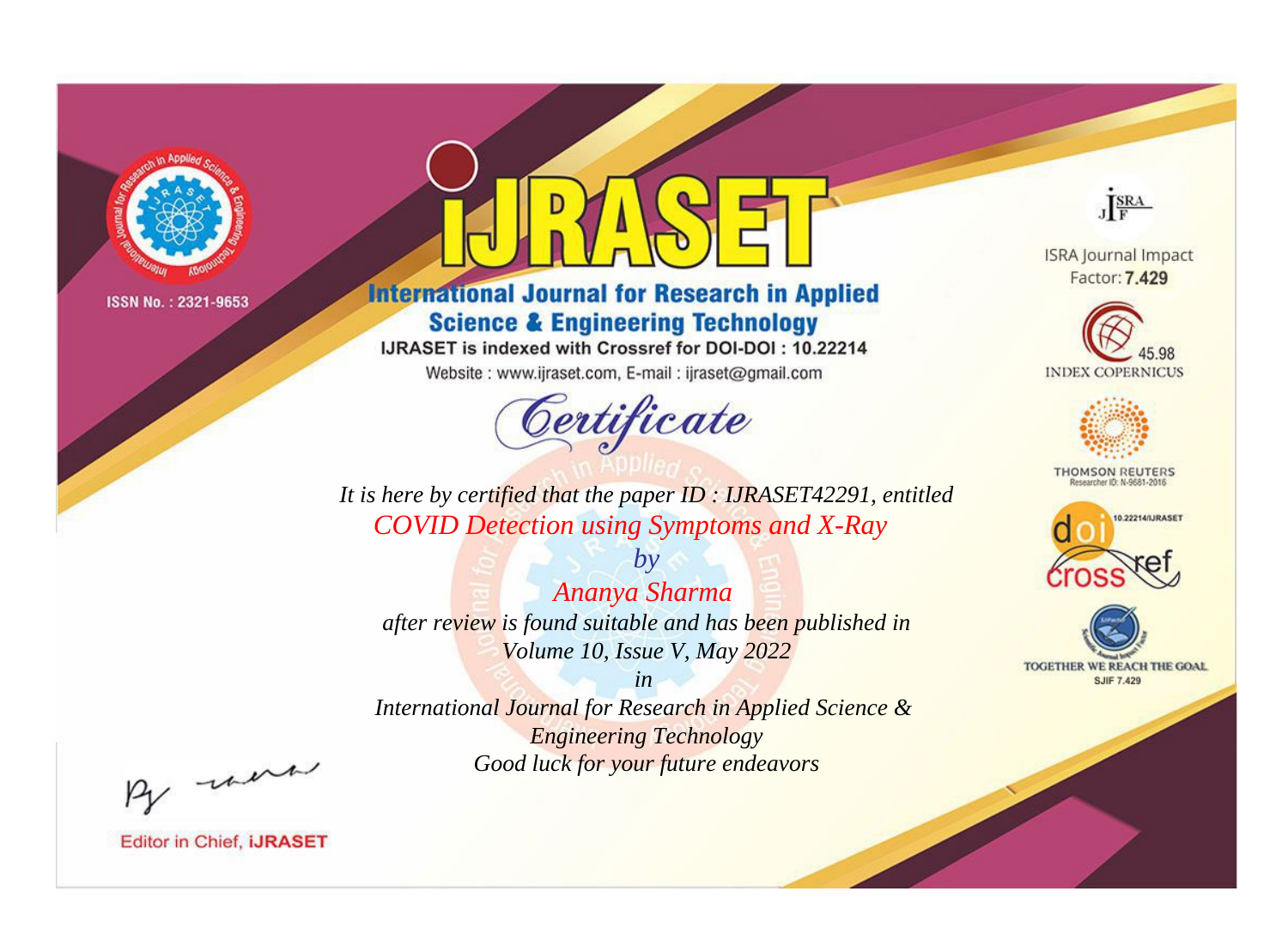

# **International Journal for Research in Applied Science & Engineering Technology**

IJRASET is indexed with Crossref for DOI-DOI: 10.22214

Website: www.ijraset.com, E-mail: ijraset@gmail.com



JERA

**ISRA Journal Impact** Factor: 7.429





**THOMSON REUTERS** 



TOGETHER WE REACH THE GOAL **SJIF 7.429** 

*It is here by certified that the paper ID : IJRASET42291, entitled COVID Detection using Symptoms and X-Ray*

*by Nishtha Jain after review is found suitable and has been published in Volume 10, Issue V, May 2022*

*in* 

*International Journal for Research in Applied Science & Engineering Technology Good luck for your future endeavors*

By morn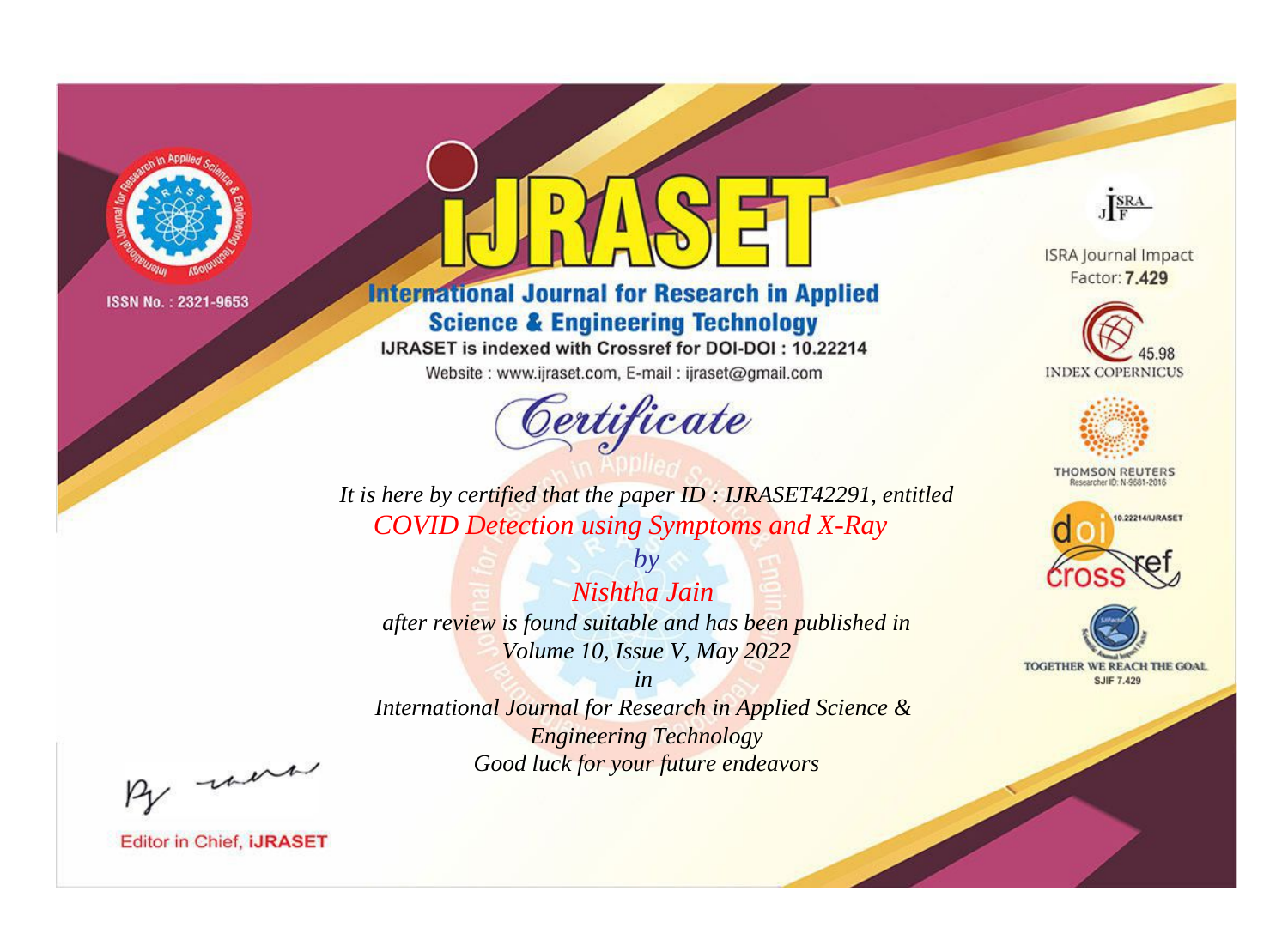

# **International Journal for Research in Applied Science & Engineering Technology**

IJRASET is indexed with Crossref for DOI-DOI: 10.22214

Website: www.ijraset.com, E-mail: ijraset@gmail.com



JERA

**ISRA Journal Impact** Factor: 7.429





**THOMSON REUTERS** 



TOGETHER WE REACH THE GOAL **SJIF 7.429** 

*It is here by certified that the paper ID : IJRASET42291, entitled COVID Detection using Symptoms and X-Ray*

*by Akshit Singh after review is found suitable and has been published in Volume 10, Issue V, May 2022*

*in* 

*International Journal for Research in Applied Science & Engineering Technology Good luck for your future endeavors*

By morn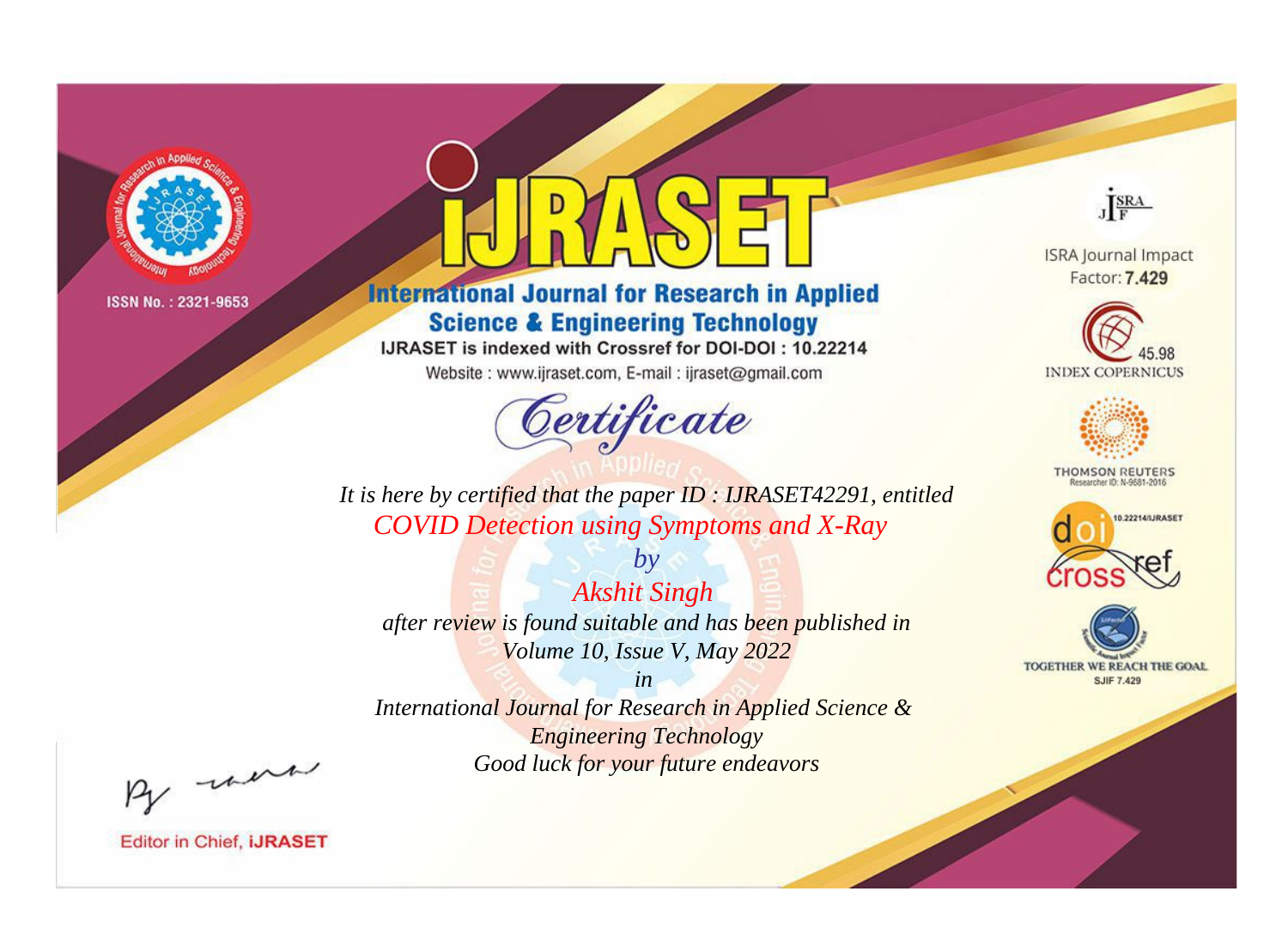

# **International Journal for Research in Applied Science & Engineering Technology**

IJRASET is indexed with Crossref for DOI-DOI: 10.22214

Website: www.ijraset.com, E-mail: ijraset@gmail.com



JERA

**ISRA Journal Impact** Factor: 7.429





**THOMSON REUTERS** 



TOGETHER WE REACH THE GOAL **SJIF 7.429** 

*It is here by certified that the paper ID : IJRASET42291, entitled COVID Detection using Symptoms and X-Ray*

*Shanila after review is found suitable and has been published in Volume 10, Issue V, May 2022*

*by*

*in* 

*International Journal for Research in Applied Science & Engineering Technology Good luck for your future endeavors*

By morn